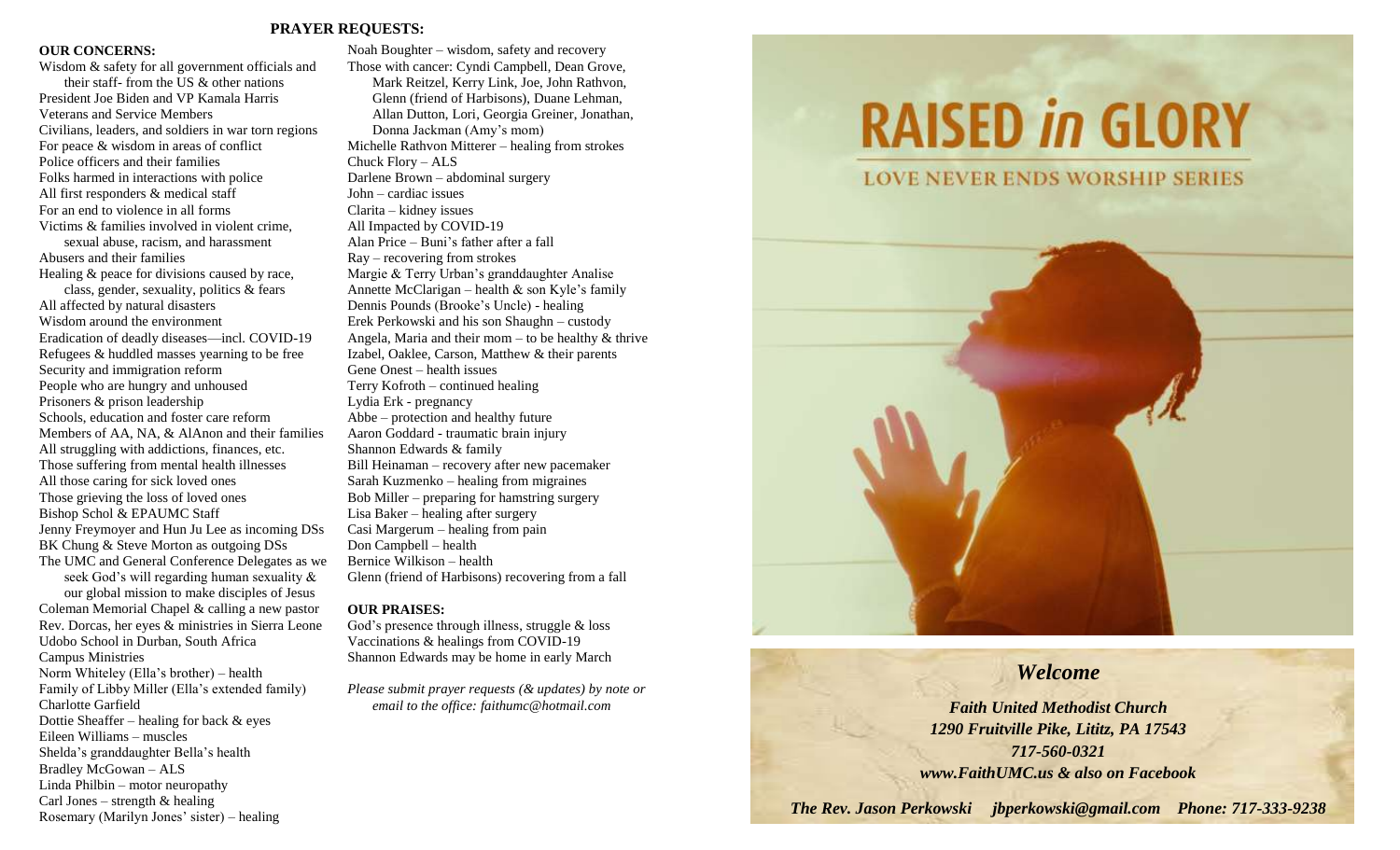# *Faith United Methodist Church*



#### **February 20, 2022 at 10:30 AM – 7 th Sunday after the Epiphany**



**ELCOME:** We gather together to worship God: The Father, The Son, & the Holy Spirit. During this season of Epiphany, we gather together to see again the ways in which God is revealed in the world. You are welcome in this space no matter who you are; from where you have come; what experiences, struggles or gifts you bring; or the questions, doubts & beliefs you carry. We are so glad you are here!

## **OUR OFFERINGS OF PRAYERS, PRESENCE, GIFTS, SERVICE & WITNESS**

*There are offering plates by the doors to the sanctuary and the altar. You may also give online or by mail.*

**GREETINGS & ANNOUNCEMENTS Pastor Jason** *If you're worshipping online, please 'sign in' by commenting on the video & post prayer requests, too.*

#### **A TIME FOR CENTERING & PRAYER**

#### **\*CALL TO WORSHIP & CENTERING PRAYER Pastor Jason & God's People**

Come to Christ that living stone, rejected by the world, but in God's sight chosen and precious. **We have responded to Christ's call, and seek to be built into a spiritual house, a living reminder of God's presence on Earth.**

Once we were no people, but now we are God's people, called out of the darkness into God's marvelous light. Therefore we sing with the Church in all ages:

**Blessed be your name, O God, our Redeemer. By your mercy we have been born anew to a living hope through the resurrection of Jesus Christ from the dead.**

*Ruth Duck, USA 20th C., BOW #456*

| *HYMN                   | Now Thank We All Our God                                                          | <b>UMH #102</b>     |
|-------------------------|-----------------------------------------------------------------------------------|---------------------|
| <b>SCRIPTURE LESSON</b> | Genesis 45:3-11, 15<br>This is the Word of the Lord - Thanks be to God!           | <b>Tim Patschke</b> |
|                         | THE PRAYERS OF GOD'S PEOPLE & THE LORD'S PRAYER                                   | <b>UMH #895</b>     |
| <b>SCRIPTURE LESSON</b> | Psalm 37:1-11, 39-40<br>This is the Word of the Lord $-$ Thanks be to God!        | <b>Tim Patschke</b> |
| *HYMN                   | Refiner's Fire                                                                    | <b>MSFPW #50</b>    |
| <b>SCRIPTURE LESSON</b> | 1 Corinthians 15:35-38<br>This is the Word of the Lord — <b>Thanks be to God!</b> | <b>Tim Patschke</b> |
| *HYMN                   | Hymn of Promise                                                                   | <b>UMH #707</b>     |

#### **CHILDREN'S TIME Terry Kofroth**

| <b>SCRIPTURE LESSON</b> | Luke 6:27-38<br>This is the Word of the Lord — <b>Thanks be to God!</b> | <b>Tim Patschke</b> |
|-------------------------|-------------------------------------------------------------------------|---------------------|
| *HYMN                   | <i>Freely, Freely</i>                                                   | <b>UMH #389</b>     |
| <b>SERMON</b>           | <b>Raised in Glory</b>                                                  | <b>Pastor Jason</b> |
| *HYMN                   | Pass It On                                                              | <b>UMH #572</b>     |
|                         |                                                                         |                     |

#### **BENEDICTION & SENDING FORTH**

*\* You are invited to stand*

**Worship Music:** Dolly Bankert and the Worship Choir **Audio / Visual Technology:** Dennis Meck, Sr. **Pastor:** The Rev. Jason Perkowski **Ministers:** The People of God

**PRE-REGISTRATIONS are appreciated when attending in person. Walk-ins may register at door.**  Register at:<https://forms.gle/EezjoRzcX1uC5NGn7>*.* **WORSHIP SERVICES ARE ALSO BROADCAST on Facebook & our website.**

**WEATHER RELATED CHANGES: STAY TUNED TO THE CHURCH WEBSITE & FACEBOOK** for any changes to the Worship Services caused by weather, COVID or other issues. If there is inclement weather and you aren't comfortable driving, you can always watch the service online at FaithUMC.US  $\rightarrow$  Sermons

**COVID PROTOCOLS:** The 7-day daily average in Lancaster County of COVID is **136 new cases and 3 new deaths per day.** Only **57%** of our county **is vaccinated. So, please distance and wear a mask** inside the building & throughout the Worship Service (esp. as you enter, exit & sing). We are *NOT* currently turning anyone away for not wearing a mask, but **ask you to consider the needs of those who are at high risk.**

**OFFICE COMMUNICATION:** Hours vary, so please contact us directly to see when we are available. Messages left on the office phone, 717-560-0321 or email: [faithumc@hotmail.com,](mailto:faithumc@hotmail.com) will be checked from Monday through Friday. In case of an emergency contact Pastor Jason at 717-333-9238 or [jbperkowski@gmail.com](mailto:jbperkowski@gmail.com) and leave a *detailed message*. Pastor Jason is spending time with family from Friday Noon through Saturday. Please be patient if he doesn't respond to non-emergency calls during those times.

**JUNIOR CHURCH BY ZOOM VIDEO CHAT – SUNDAYS AT 9 AM for 3 year old-4 th grade kids.** We send families the Zoom link and other resources—*contact the office if interested*.

**YOUTH GROUP, SUNDAYS, 5-7 PM** at Faith UMC. 5<sup>th</sup>-12<sup>th</sup> graders are invited. Sign up in the hall or by *contacting the office to volunteer to be the 2nd adult for the evening and provide a snack or light dinner.* **Youth go to Gretna Glen Camp on Feb 20 and March 20 from 2:30-6pm.** *Permission slips required***.**